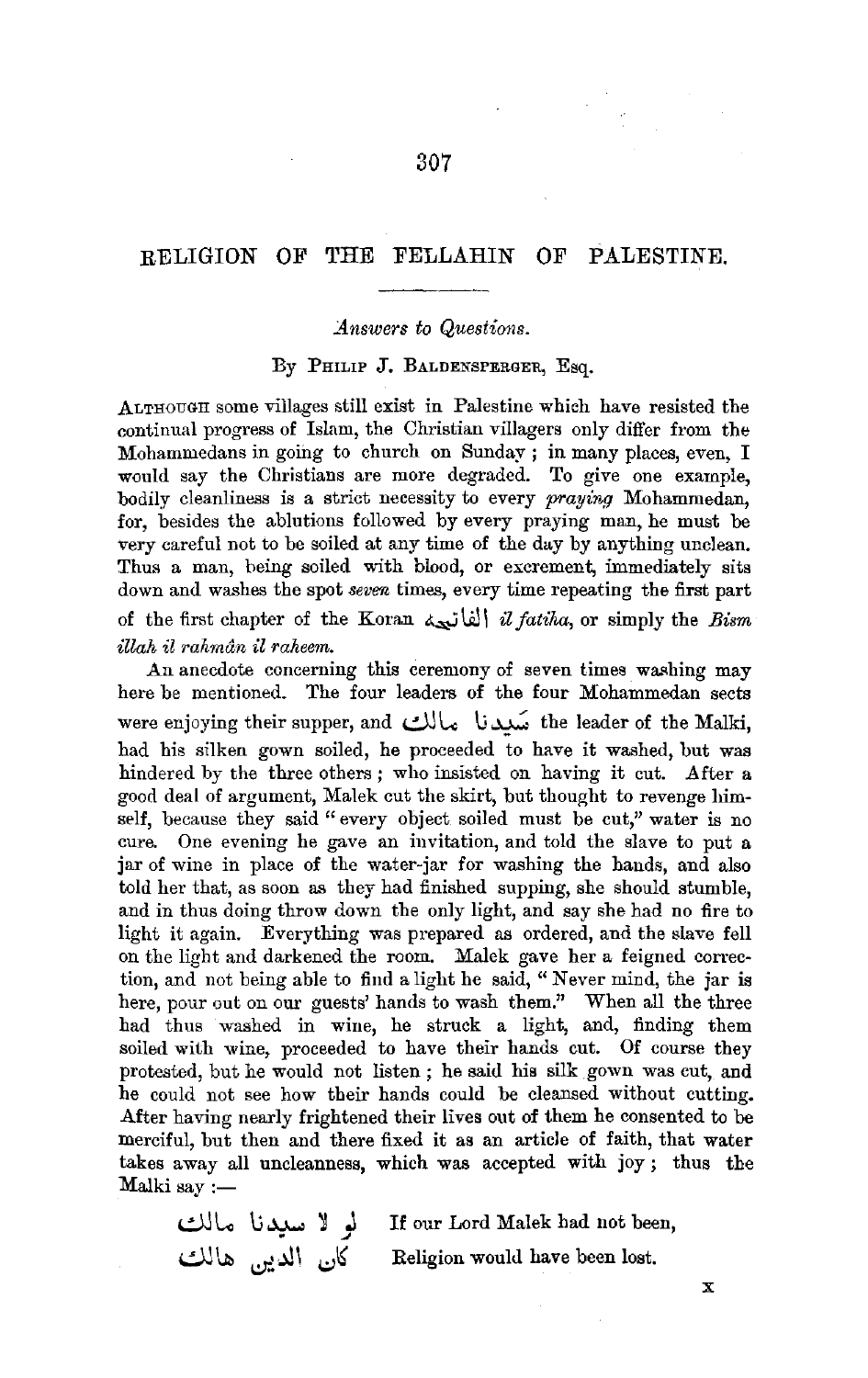Again, a Mohammedan adult is seldom found who does not thoroughly cleanse himself after his natural wants. The act of cleansing is called  $\frac{1}{2}$ , *Tujumur*, but the Christian fellah will bathe only in absolutely necessary cases. As to morals, there is hardly any difference. Superstitions, the use of amulets, and general belief, are so much more alike because the Christian villages are smaller and surrounded by Mohammedan neighbours. Bethlehem and Ramallah are large centres where Christianity is more strongly impressed on their minds.

The first question as to religion is:-

## Question 1. *IJoes the village profess Islam?*

Answer. Bethlehem has a powerful and warlike Moslem quarter, the Fawaghre, ~1\_,.i, originally from Faghur, *.Jyz~,* a small ruined place up the Wady el Biar, , وأن البيار, by the road from Bethlehem to Hebron. Beit Jala, near Bethlehem, is entirely Christian. Ramallah, 'Ain Karim, Jifneh, Taiyibeh and Bireh, north of Jerusalem, and Beit Sahnr, near Bethlehem,are villages with mostly Christians. In the plains of Sharon and Philistia all the villages are Moslem, and Christians are confined to their four towns, Jaffa, Ramleh, Lydda and Gaza. Dair Abân, فير أبان is a very large village, and its inhabitants were Greek Christians up to a very recent date. I could not fix the date of their conversion to Mohammedanism, perhaps it was about the beginning of this century. They have still identical names with the Christians of Beit J ala, the Greek New Testament of Dair Abân still exists in the Church of Beit Jala. The name Kasees has been changed into Khateeb. *A.* man called Kasees years ago showed his ardour to Mohammedanism by going three times to the Haj, but still kept his name of Kasees, though he tried everything for solemnly receiving the name Khateeb. Fellah-Christian tradition here says that the Khateeb-Kasees (the first being the name for a Mohammedan priest, the second for the Christian priest) was asked to celebrate holy mass on the spot where he used to do it when a Christian to amuse the people and mock the mode of worship ; he did so, and on elevating the chalice asked God to show mercy on him, whereupon the bystanders saw the Khateeb himself elevated several inches above the ground. On being asked whether he possessed any clue to sorcery, he confessed himself a Christian and was killed on the spot by the fanatic villagers. This happened some 60 years ago.

Question 2. *Do men and women* (a) *pray, (b) go on the Haj, (c) give alms,* ( *d) fast* ?

· Answer. As a general rule all the Fellahin of Philistia and the mountains of Judea, amongst whom I more especially lived, pray and cease praying according to circumstances. The less they come in connection with towns and commerce the more they· pray. *A.* man in my service ceased praying at: the birth of· his third daughter, and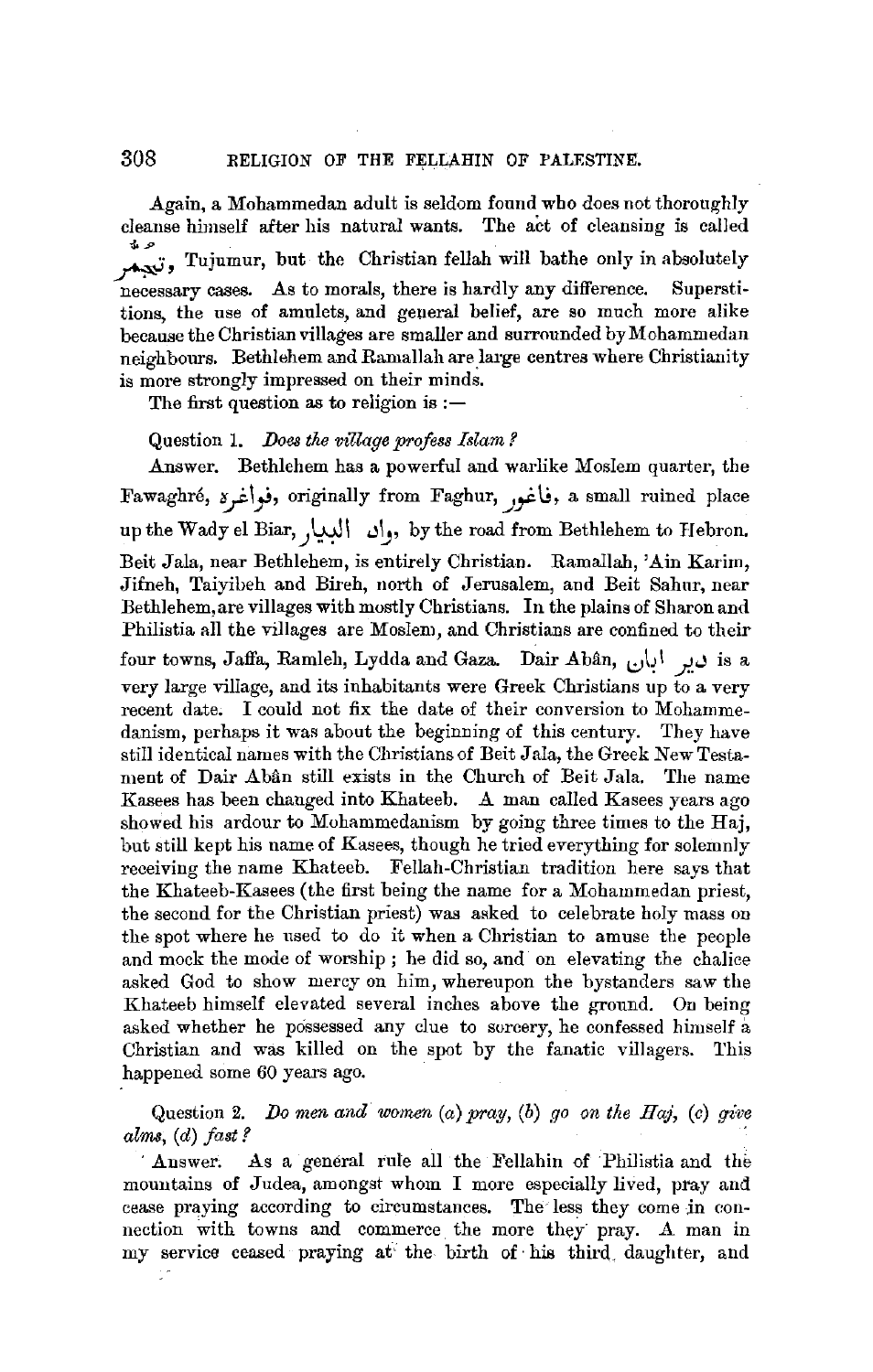swore not to pray again till he should have a son. He kept his oath till his fifth child was born, which was a son. \_ Again, some pray regularly the five prayers daily, whilst others pray once in a while, or others only at the feasts, when all men pray in unity. Women, as a general rule, do not pray, and care very little for religious questions, but are fanatical, nevertheless. Moreover, as a rule, those that do pray only begin when menstruation finally ceaseg. , Girls· begin to pray at the age of 12, but again cease at full puberty. I would say one per cent. pray; much depends on the locality. Two villages, Beit Dejan and Ibn Ibrâk, a little more than a mile apart and only five miles from Jaffa, are very different in morals-Beit Dejan having many loose customs, whilst Ibn Ibrak shows great modesty. Thus Beit Dejan women wear gaudy dresses, and put scent on themselves, whilst those of Ibn Ibrâk have plain blue clothes, and are never allowed to flirt like their neighbours of Beit Dejan. (b) Those that have money, both men and women, go to the Haj. (c) Giving alms is universal, and looked upon as a duty both by the givers and receivers. Alms are instituted by law, and no public feasts or any rejoicing is complete without almsgiving. Usually, alms are given in natural products ; on the threshing floor wheat and barley, to beggars, dervishes, &c.; in the oil-mills, oil. Women always offer bread when coming from the oven. The blessing of such alms is immeasurable. They are written down as good deeds in the guardian angel's daily report. "A man had done nothing but crimes during his lifetime and had given one loaf of bread as a good deed : this was enough to save him from the stripes administered by Nakir and Nukeer."  $(d)$  Fasting is observed by both sexes during the month of Ramadan, and by as many as can easily bear it, from the age of puberty, or, if possible, before. I had a set of five fasters one day in Ramadau, but told them I had to dismiss them for the time of fasting, as they could not work and fast ; they all set to work and did not fast a single day.

Question 3. *Do they believe in God,* (b) *scriptures,* (c) angels, (d) prophets, (e) judgment, (f) destiny?

Answer. All believe in God from Dan even unto Beersheba. There are no materialists among them known to me, although they seem to doubt about some things, incomprehensible to them. Ä

(b) Scripture **(y\.'i.\$')** is given by God, and cannot be otherwise explained. If the Imam or Khateeb explains anything they will accept the explanation readily if they can apply it ; but will not hesitate to tell him they believe him to be in error, if it does not fit their case.

(c) Angels accompany every human being, one on each shoulder, they are greeted at the end of 'every prayer by turning towards them, right and left ; they write down every deed accomplished during the daytime, or as long as the person is awake. No sooner has sleep overtaken the person than they ascend to heaven, and lay their accounts

, and the component of the contract  $\mathbf{x}[2]$  , i.e.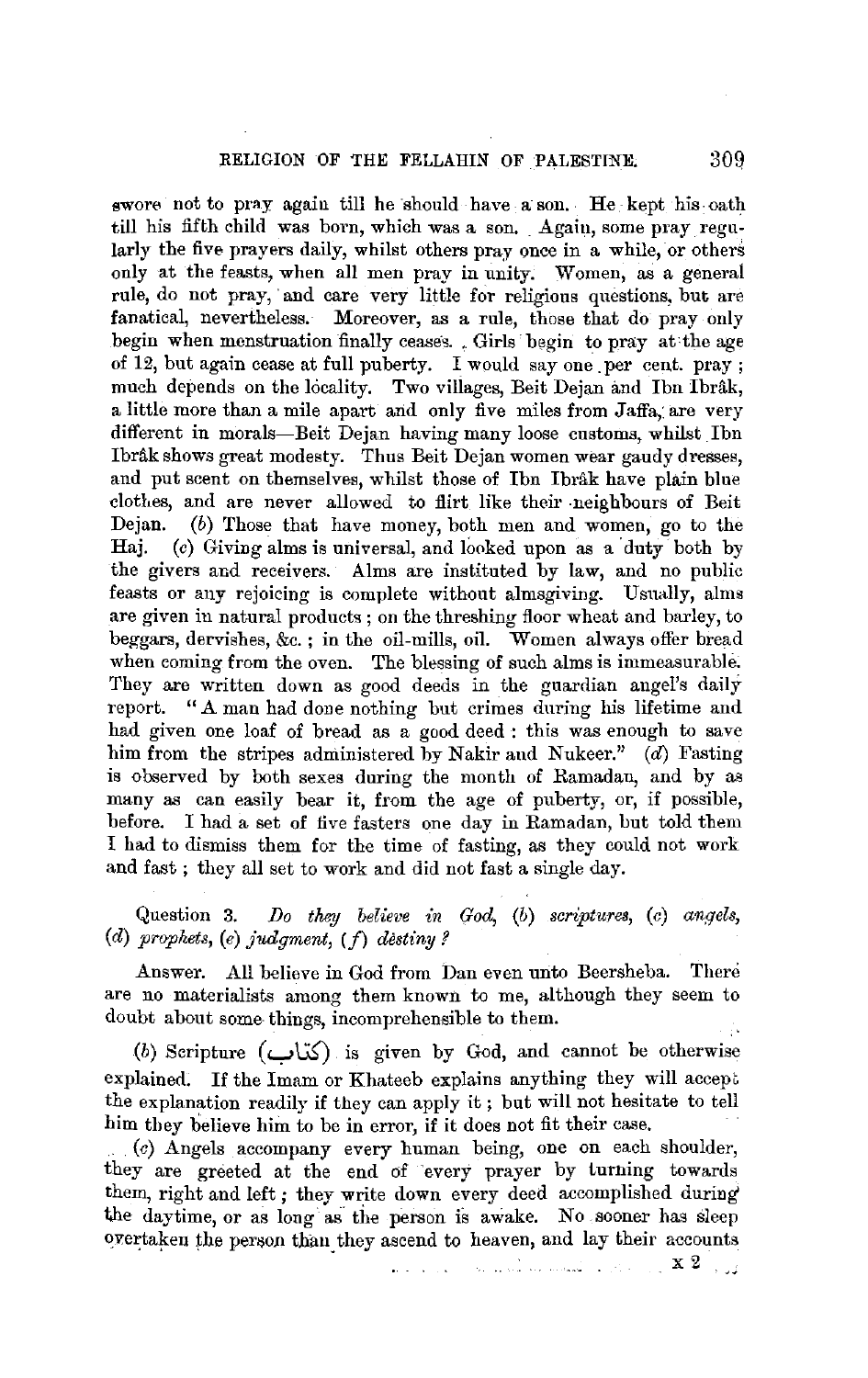before God, coming back as soon as this is performed. Angels also are employed building every praying man's palace, .j., thus those who make long prayers have long walls, those who make short prayers short ones, and those who do not pray have no abode at all.

There are angels of different degrees, and seven are chief angels. Sidna 'Osrain, سديدنا عزراي<sub>،</sub>, is the death angel. Sidna Român, i;,/L.'J l,; ~, is the examining angel of the dead in the grave.

(d) All prophets and patriarchs of the Old Testament are known to them, besides many others, and they hold them in great veneration, swearing by them and fearing their punishment more than God's direct interference, though they believe it is only through God's **will.**  Prophets have their places or abodes (مقام) all over the country, and are considered as the patrons of the district; they call upon them, they ask their pardon (c, نستو) and they bring offerings to them which will **be** described more fully under the last question.

(e) The Judgment Day is inevitable and will be held on the plateau of the mosque of Omar by Mohammed sitting on the well known pillar there. All men must meet there, "the quick and the dead."

*(f) ...)..(;,* destiny, is written on every man's forehead, at his birth, and no accident can annul it. <br/> يكتابه وانكتية, a writing, it is written.

Question 4. *Do the Fellahin know the ordinary names of the planets?* 

Answer. Fellahin do not as a rule know a great deal ; there are only some men that know, especially in villages having intercourse with Bedawin, but as far as I could make out, Jupiter is known as Nijmet el Gharara, أخجمه الصبح , Venus as morning star, حجمه الغرارة, and Mars, Nijmet el Sha'alé, الشعالَة . Have they any curious beliefs or stories about them 1 More about the fixed stars. Do they believe in astrology (علم النجوم) and do they ever worship the planets? They do believe in astrology, علم الفلك), ellm el Fallak), but astrologers are generally strangers, negroes or Algerians ; they do not worship any heavenly body, but swear by them, as saying "By the life of this star and Him who created it," متماقد المحلقة.<br>مو**ح**يات هالفلك و مس

Question 5. *Have you ever seen the Fellahin praying with their faces to tlie rising or setting sun?* 

Answer. No, in Palestine the Kiblé, ... is south-south-east; they face Mecca in praying. In Egypt, especially in the south, they pray towards the east that is towards Mecca.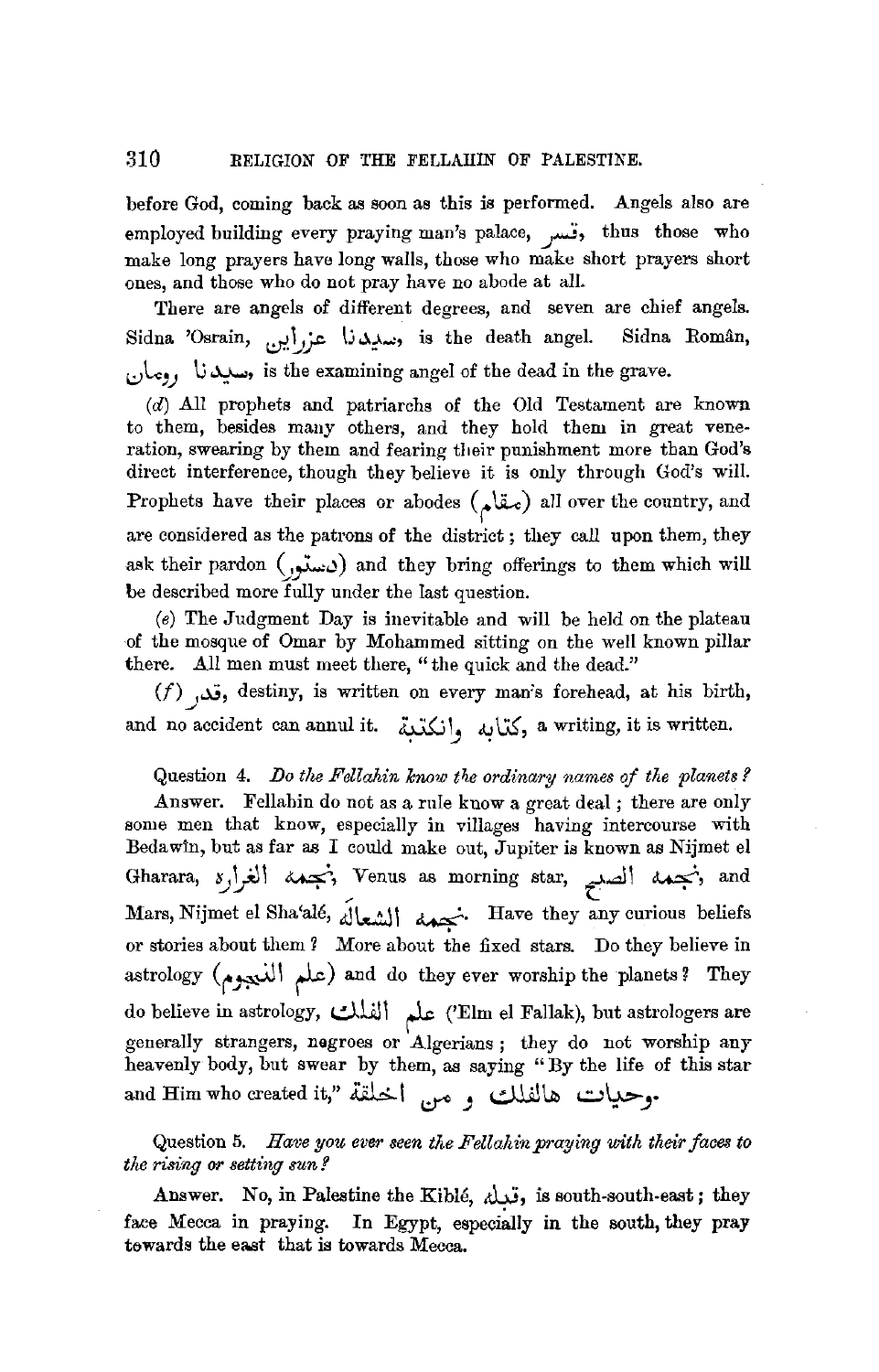Question 6. Do *the Fellahin know the I'leiades or any other stars* by *name* 1 *Do they suppose the rain to depend on the ruing of certain stars* !' *Have they any stories about the stars, especially about a lost star, once to be seen 1* 

Answer. All Fellahin know the Pleiades by the name of Thureiyah, \., j, Besides this they know many names of stars and constellations· ·•,/ They have many tales about them. Here are a few names, though they have a great many more :-

| Banat Na'asch       | ىنات نەش      | The Great Bear.                      |
|---------------------|---------------|--------------------------------------|
| Nijmetain el-Joz    | نجمتين البجز  | Castor and Pollux.                   |
| Thureiyah           | ترييا         | Pleiades.                            |
| Hareef el Thureiyah | حريف الثريا   | Auriga.                              |
| Sawak el Thureiyah  | سواق التريا   | Aldebaran (in the Bull).             |
| Il Jiddi            | العجدي        | Vega (in Lyra).                      |
| Nijmet el Danab     | نعمت الدنب    | $\beta$ in the Lion (Dene-<br>bola). |
| Ilsamak             | السمك         | Fomalhaut.                           |
| Ilmizâne            | المزان        | Orion's belt in Orion.               |
| Nashallat il mizâne | نشالات العزان | Betelgeux and Rigel in<br>Orion.     |
| Sawak il mizâne     | سواق العبزان  | Sirius in the Great Dog.             |
| $8$ 'héle           | سهدل          | (in<br>Canopus<br>Argo<br>Navis).    |
| Ilwadih             | الوديح        |                                      |
| Tareek i-tubânet    | الصدانه       | The Milky Way.                       |

When the Pleiades rise, and wind comes on, plenty of rain is expected for a fortnight. At midnight, before the Feast of the Cross (September), when the stars suppose all the world asleep, Auriga rushes at the Pleiades and knocks the seven stars in every direction. If it does this the coming year is fruitful, but if the Pleiades are prepared for the shock, and are not dispersed, a dry winter and unfruitful year follow. Again, at the same time of year, 12 heaps of salt are placed corresponding to the 12 months of the year. Next morning the degree of wet in the heaps show the quantity of rain for the following year. The Great Comet of 1882 foretold the Egyptian War, the Crescent of the Moon one evening was just above Venus, whilst the Great Comet emerged above Lebanon. A Maronite explained this to me as being the Christian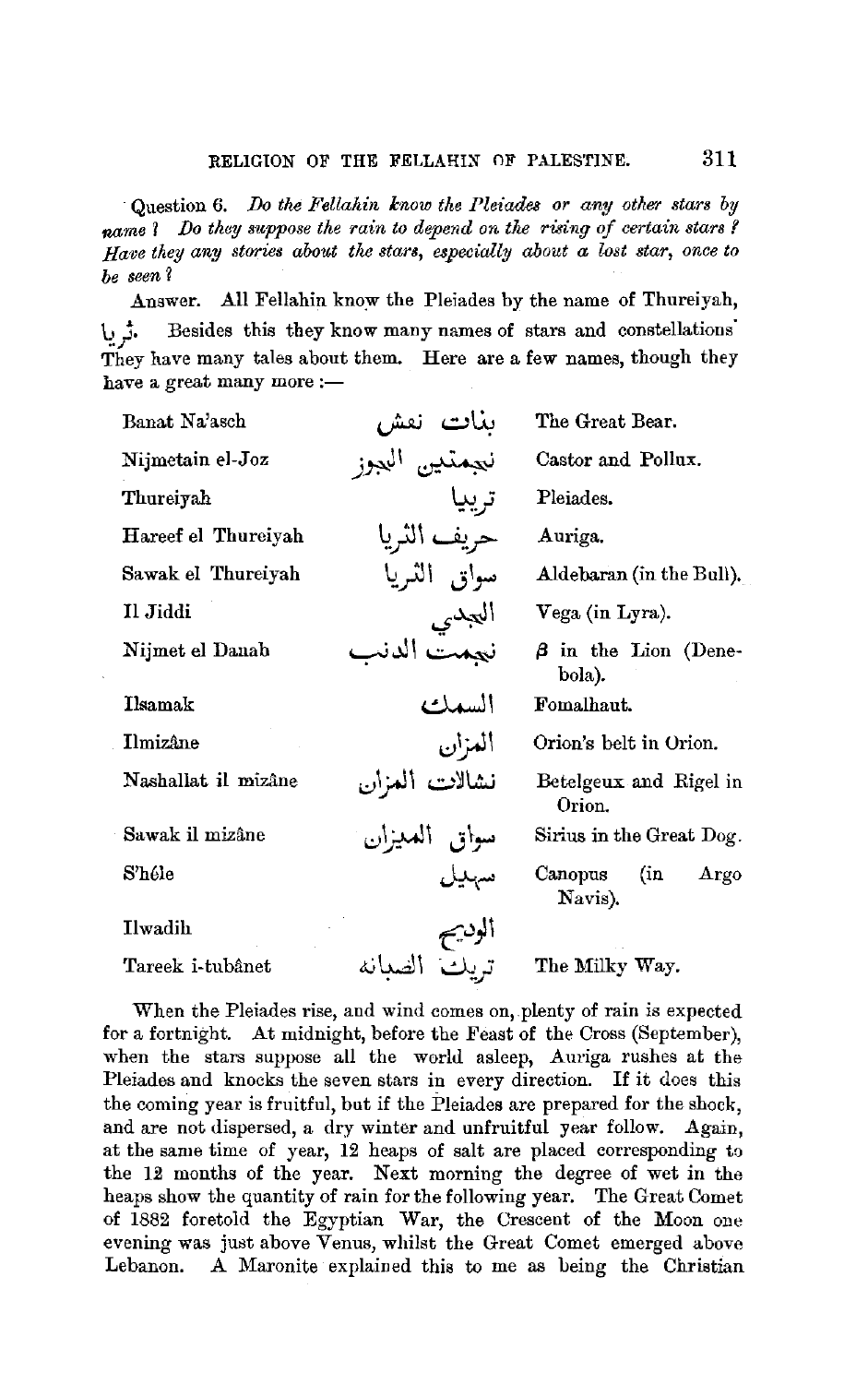# $$12$  RELIGION OF THE FELLAHIN OF PALESTINE.

sword coming up to destroy Turkey, the moon and star well representing the arms of the Turks.

Question 7. *Have they any images, or do they think it wicked to make such-?* 

Answer. The second commandment is strictly adhered to by the Moslems. It is not only wicked to make such, but to destroy any images is very praiseworthy ; all artists, sculptors, taxidermists, will be put before their work at the Judgment Day, and, under dreadful tortures, God will ask them to put life into the things they have made, and on their not being able to do so they will be thrown into hell fire without mercy.

Question 8. *Are all men circumcised?* At what age do they *circumcise ?* 

Answer. **AM** Moslems are expected 'to be circumcised, but there is no limit of age. As festivals always accompany circumcision, the poorer classes put it off, and should death come before it is performed, the circumcision is made on the corpse. Generally the Fellahin of Philistia perform the ceremony at the feast of Rubin, in the court of the mosque at Rubin. All friends and relations go there and assist the traditional sacrifice which accompanies it. A barber is now usually employed to operate; the foreskin is held fast with a split reed, and the operation is done very quickly.

· Question 9. *Do they believe in the Mahdi?* ( *..S* ~ ), *in ed Dejjal?*  (J1.~~ \ ), *in the re'turn of .Mohammed on earth? or are they indifferent to such ideas ?* ·

.Answer. They do believe in the Mahdi, and in the Dajjan or Dejjal; they have many signs aa to the coming of judgment ; thus, they find in their books the end of the world foretold :-

# متا ما مد العديد

Matta ma mad il hadeed. When iron is laid in length.<br>• وَيُربَّ الْنِعْدِيد

Wa kurb el ba'eed. When distances are shortened.

# انصراو ال<sub>ی </sub>یوم الوعید Unzurn ila yom il wa'eed. Look to the promised day.

The iron is laid by railway and by telegraphic wires. Distances are shortened by telegraphic despatches, steamers, and railways. Again, the Jews must come to Palestine and reign in it seven days, or seven months, or seven years, but during their reign they will lay heavy taxes on everything-cats, dogs, and even stones **will** have to pay, so much so that .everything **will** become so dear, famine **will** ensue, causing all Mohammedans to die; then will the 'Awar el Dajjan, \!,!\~~•, .)y:.-1, appear and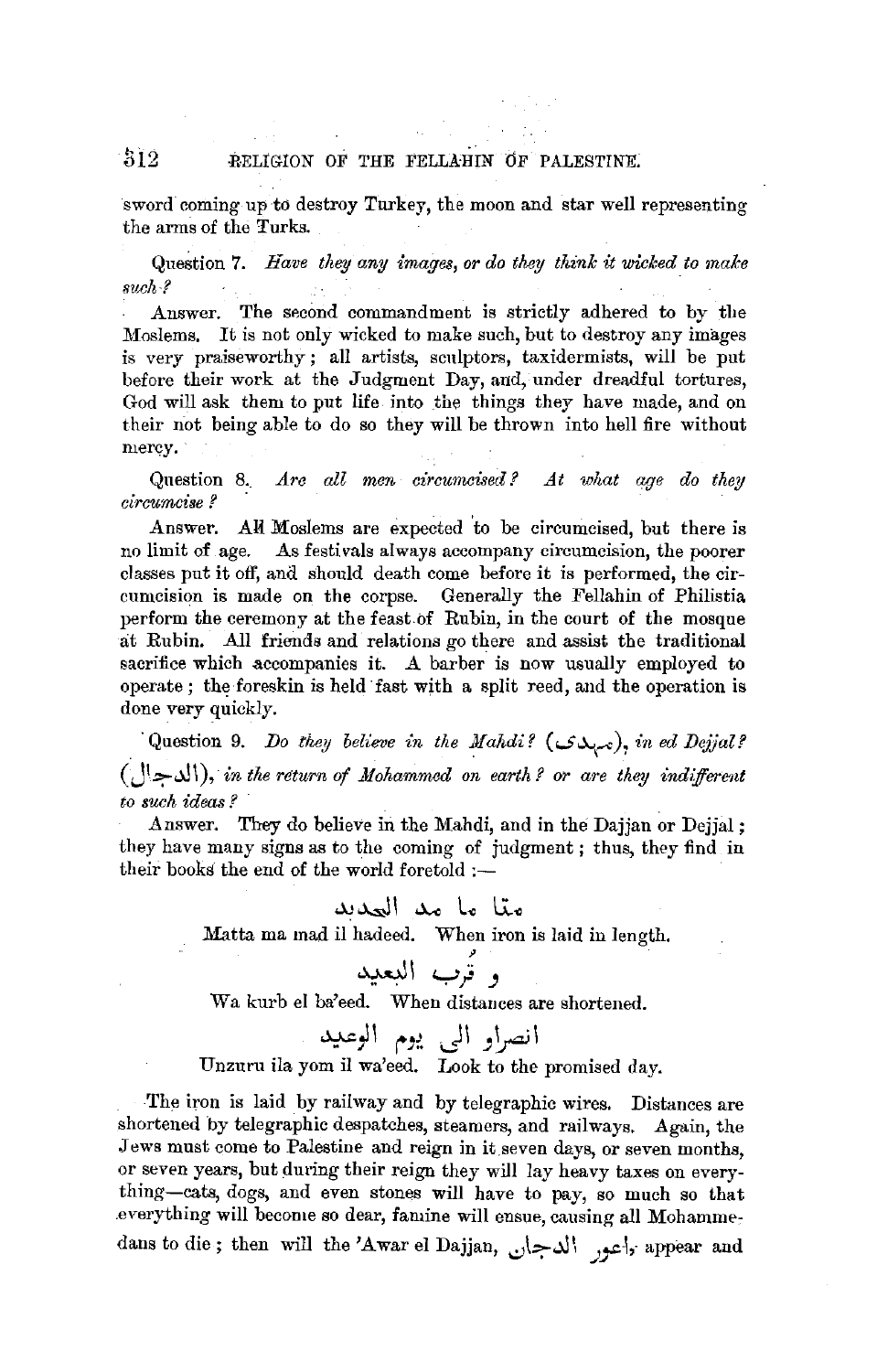have two streams of bread and of water flowing by his sides, promising plenty to those who believe in him. His followers will soon perceive that the streams are mere fiction, which were produeed by sorcery the Mahdi then appears and fights with him, and finally kills him on the rubbish mounds of Lydda (مزبلة الله). By degrees all Mohammedans will die and no Mohammedan woman will bear children; only Christians then will be living, and when Mohammed has gathered his whole nation  $\begin{pmatrix} 1 & 0 \\ 0 & \alpha \end{pmatrix}$ , Ummé) the whole earth will become flat, no mountains, no trees, no noise of waters, all earth will be beautiful (plain and treeless). Then Mohammed will come and call all nations to judgment at Jerusalem, everybody appearing naked, but for decency's sake the eyes will be transferred *to the crown of the head.* Heaven and earth will have passed away, ألسما والأرض ; النة, and all will assemble in the House of J nstice, ~ \ *..::-,~,* in Jerusalem, where Mohammed **will**  sit to judge the living and the dead. The wire mentioned in the first Sura of the Koran, الصراط المستقيم) (the immovable wire), will now be fixed from the pillar in the Haram wall to the tower on the Mount of Olives, whilst fire will be burning in the valley of Jehoshaphat. Mohammed now opens the Well of Souls, وبير الارواح, and all those who had committed crimes will have expiated them in this purgatory. Then Mohammed descends into hell and looks for all Mohammedans there. Their sufferings being sufficient they call on him, **~.).j\** ill I ~~-1 Oh, prophet of God, ransom us ! Whereupon he takes them to the House of Happiness ( ~ \ · ~ ), where every man lives **in** the palace the angels built for him whilst praying ; his prayers missed on earth must be said on hell's stone, and at every prostration the skin of his forehead is burned and becomes right again. Then he enters his palace, enjoying his seven women  $(\lambda, \lambda)$ , If a man during his lifetime has sworn to divorce his wife, he has here a houry less, and as often as he has sworn, **Jill\** ~ "Aleyi **il** talak: May I become divorced," he has fewer wives. Whilst unbelievers, not being able to pass the wire, will have fallen into everlasting fire.

Question 10. *Have you ever heard of a person being put to death at a tomb,* (b) *of a child being killed and burned beside a stone* ( ~ ), (c) *or of blood being smeared on a great stone as a religious act?* 

Answer. (a)  $N_0$ ; (b)  $N_0$ ; (c) The Taamreh have stones representing their mosques, and besmear them at their feasts.

Question 11. *Are the peasants Maleki*, Shafi, Hannafih, or Hanbali *Moslerns?*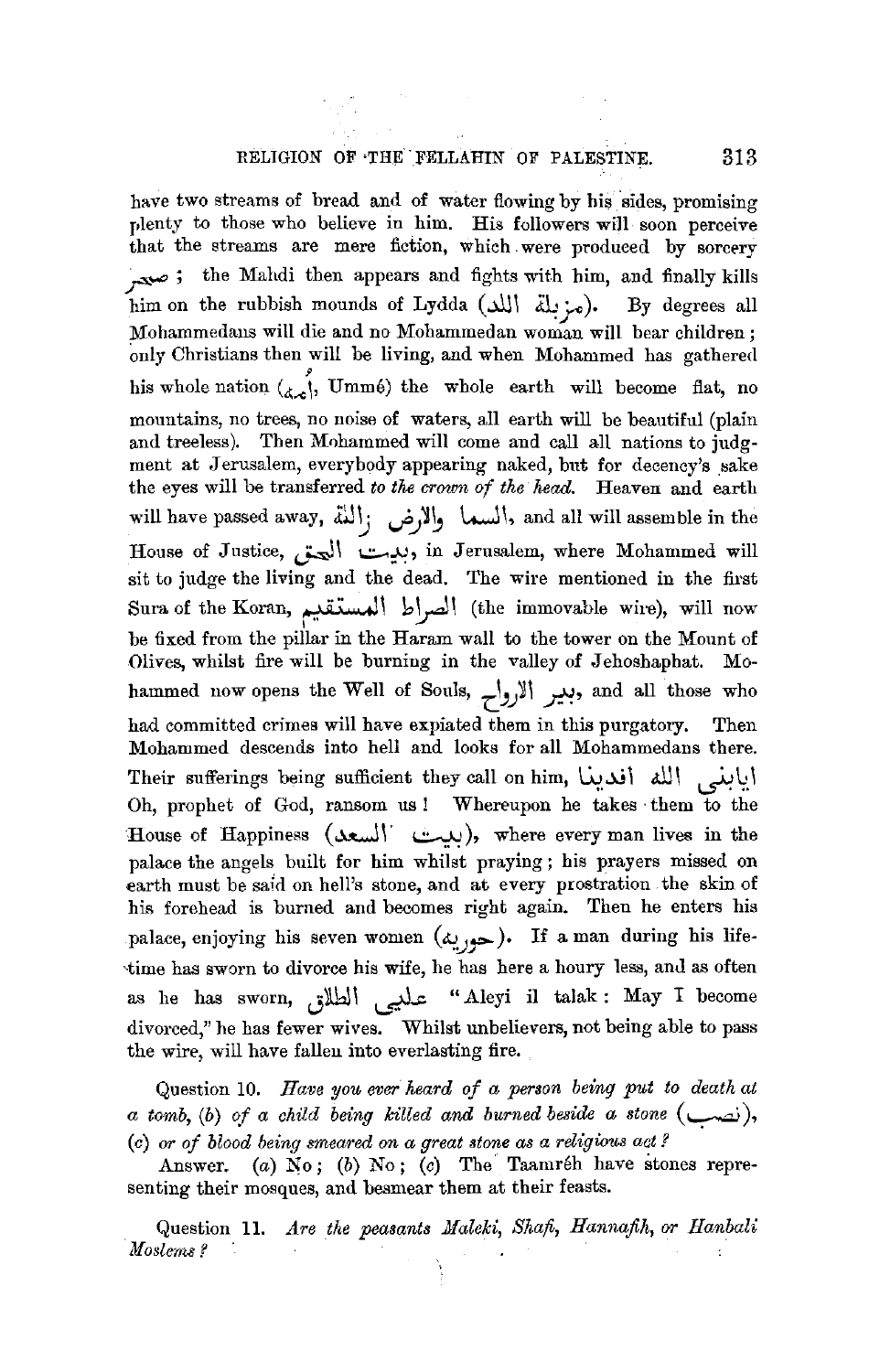314 RELIGION OF THE FELLAHIN OF PALESTINE.

Answer. All Philistia and Judea are mostly Shafi, yet the Egyptians and a good many settlers from the time of Ibrahim Pasha (1830-42), as at 'Akir, Zarmuga, 'Kbébé, &c., in the Plain of Philistia, are Hannafih. The Turks are generally Hanbali, and the inhabitants of North Africa generally Malki. Jn the towus all the four sects are mixed. Intermarriages even among the Fellahin may change the sect, though as a rule the Fellah of Palestine calls himself Fellah, whilst the others are Masriin  $(.,\_\_\_o)$ . They do not readily intermarry. A Fellah will take an Egyptian to wife, but not, as a rule, give his daughter to an Egyptian.

Question 12. Give any stories about 'Aly, &c., or any other of the *persons commonly reverenced by the Fellahin?* 

<sub>sons commonly reverenced by the Fellahin?</sup><br>Answer. مسيدنا ابم Sidna Adam, asked God when he was sent</sub> out of Paradise what he should now do, so God who had distributed qualifications to all creatures told Adam he had only three left, *viz.,*  Patience, صدبر, (Sabr'), Contentment, قنسغ, (Kan'a), and Management, **Po.).]** (Tadbeer). But Adam wanted to ask,\\_\_,>- **G..:;...,,** Sitna Hawa, Eve's, counsel. When he came back and asked for patience it was given to the dog, and to this day dogs wait patiently for their food in all towns and villages (of the Orient), and receive more stripes than anything else. Adam again came and told Eve, so she sent him for contentment, but this was given to the birds; you can still see them contenting themselves with anything they can find. So he came back, and Eve sent him to take hold of management at least ; to the glory of the human race he received it, and to this day man manages to perfection everything that is given to him.

Question 13. *Are they accustomed to sing, dance, light lamps, or make sacrifice at the K ubbeh or M alcam* ?

Answer. This has already been answered in Question 5 of Folklore, which see. But the Derwishes assemble on Thursday night  $(d)$  $\lambda$ عددة), the night before Friday, with their instruments ( $i\lambda$ ), consisting of small drums and cymbals and flags, and go to the Makam to perform  $(iii)$  in honour of the Wely, or martyr. If they do not go, the Wely assembles his own people to light lamps, bring forth instruments and perform, and call upon the name of God. This can perfectly be heard, and the lights seen. The human assembly begins very slowly lighting lamps, and kindling fires to heat the drums, which give way after being beaten awhile, and then with a melancholy voice one begins: الله دايم الله, Allah da'im Allah, God is everlasting. A second, a third, and finally all join in, then, when an emotion has come over them, they hurry the song, and change to  $\frac{1}{\sqrt{2}}$ , Allah 'hei, God is Living; here they begin to be frantic-raging; they throw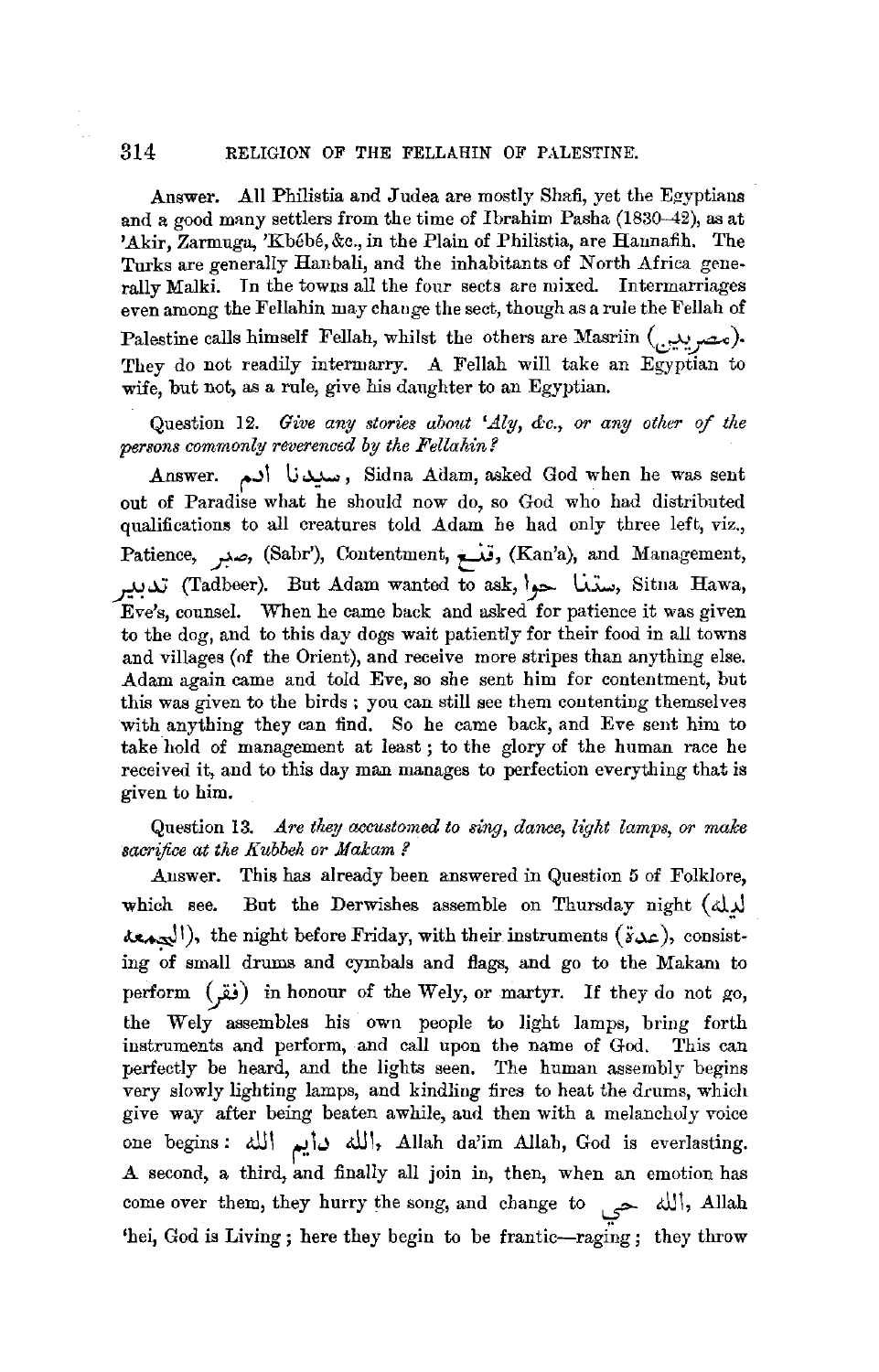out every person unclean as the spirit inspires them (I have been present, and, for politeness sake, have not been found unclean). The shaking of the head is obligatory, and with great swiftness they finally drop the word *Allah* and continue *'Hei* (alive), aud by trying to repeat this as quickly and at the same time as strongly as possible, the assembly now resembles raging dogs, the 'Hei exactly imitating barking, in monosyllables, or growling. This continues until one of them falls down exhausted, dripping wet, when they gather round him and ask him to consider God as one, وحد, Wahad. After he has called out and acknowledged God as only one, the same thing recommences, and very often four or five hours, till about midnight, the **(.JG)** fukur, **(J-> ~.M\I)** beating of instruments, and **~f** (tow'heed) is carried on. New candidates are often recruited on such evenings, though the final initiation takes place later on, and with more ceremonies. A diploma also is given stating which order be is to belong to. The chief orders are four, and several sub-orders depend on these.

Question 14. Where there are no mosques, do they often go to visit the *mosrp,es in the towns ?* 

Answer. Yes, they generally do so on Friday, but are not very careful to do so in many places. In some small villages they go to the next village possessing a mosque, or pray at the guest house,  $(\lambda x)$ , Madâfet.

Question 15. *Give the principal feasts observed, such as* \..':~ I **--'\,Y"** ~ .\_r.+sJ \ ~~, *&c. At which time of the year do these festivals occur* <sup>f</sup>

Answer. *'Eed el Kebeer* or *'Eed el De'hié, حيد* الدحيه, Feast of Atonement, "' and *'Eed Ramadan, ~\..)...o\_) ~,* the Feast of Ramadan, are the only feasts really celebrated. 'Eed Mowlad el Nabi is not universally observed, and most Fellahin know nothing about this feast. The Thursday of the Dead (Khamees el Amwât), الجميس الأموات, is not considered a feast, but simply a remembrance of the dead.

'Eed Ramadan is the first day of the month next to Ramadan, Shewal, and is held for three days, the 6th to the 9th days of Zi-el-Hijje, **4"...J\** *..jj*  is the Feast of Atonement, or the Great Feast, held in commemoration of Abraham's sacrifice on Moriah, when he was going to sacrifice his son Ishmael (they do not believe that it was Isaac). It is kept in the month indicated by its name, whilst the Haj are bringing their sacrifices to Jebal 'Arafat, six hours from Mecca. It is 65 days' distant from the Feast of Ramadan as far as my 11 years' notices show me, 1881 -91. They still await the news here generally from Damascus, so very often a day or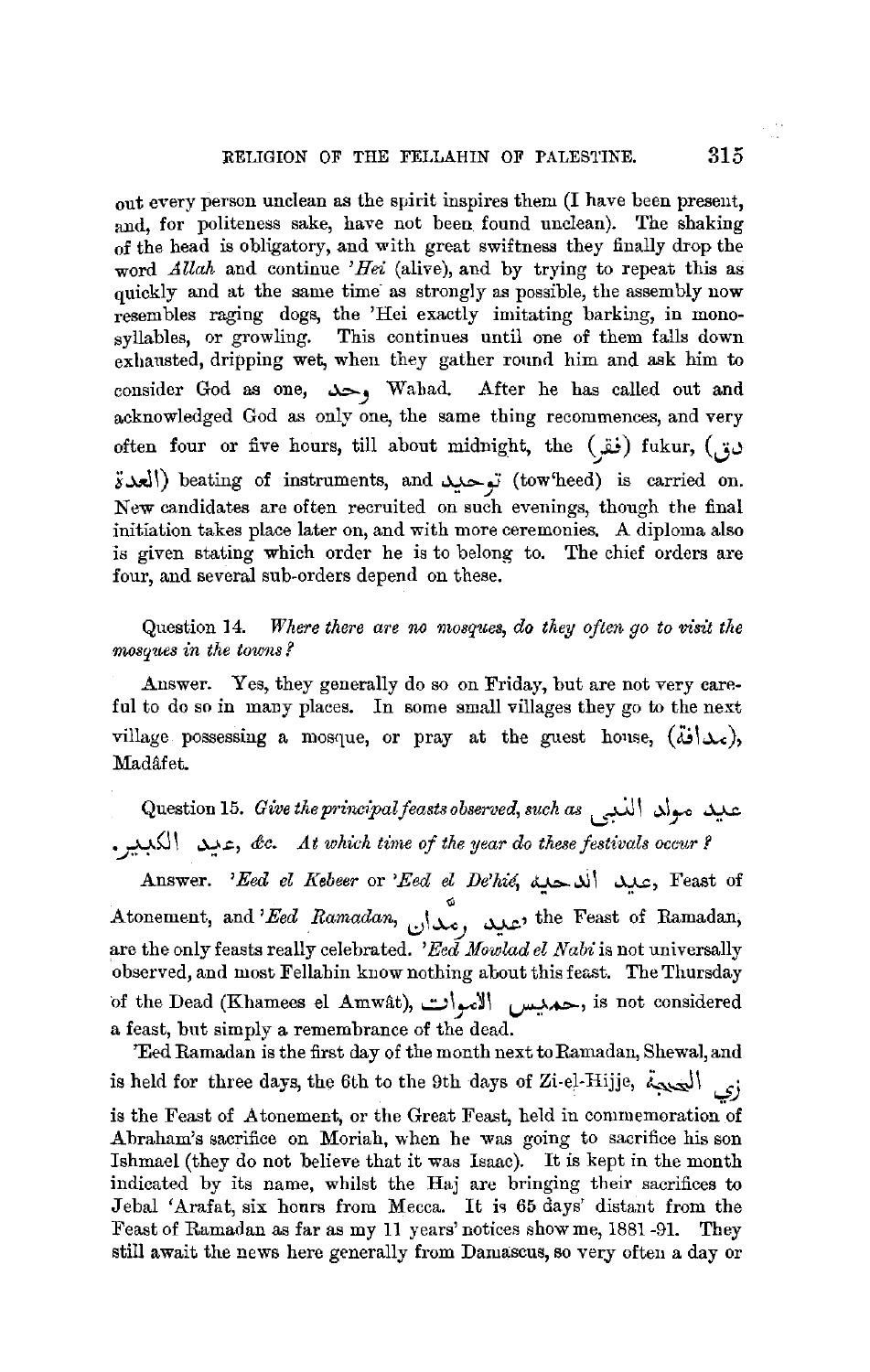two are missed. Thus I have the Feasts of Ramadan and Atonement. Ramadan-August 26th, 1881 ; August 15th, 1882 ; August 4th, 1883 ; July 24th, 1884; July 13th, 1885; July 2nd, 1886; June 21st, 1887; June 10th, 1888 ; June 2nd, 1889; March 20th, 1890; March 9th, 1891. D'hie-November 2nd, 1881; October 23rd, 1882; October 10th, 1883; September 30th, 1884; September 19th, 1885; September 8th, 1886 ; August 28th, 1887; August 17th, 1888; August 6th, 1889; July 27th, 1890; July 16th, 1891. Both feasts have the same general features in that they kill a goat or Iamb and eat it, together with rice or bread. They assemble in the mosque, and listen to a sermon preached by the Khateeb, the only time of the year they do so. All the rest of the year no sermons are held. The *Khateeb* is also the scribe, and these functions of priest and law reader, together with many other things, have evidently been handed down, and customary in the country for thousands of years. In Nehemiah viii, 1-4, it is narrated that Ezra the scribe brought forth the book of the law and from a pulpit read to the people, and in the sixth verse the form of lifting up hands, bowing the heads, and worshipping with the face to the ground, the real symbol of the Mohammedan prayer, is described. In the tenth verse Nehemiah and Ezra send the people away to eat the fat and drink the sweet and *send portions* to them for whom nothing is prepared. This portion sending is another thing which is often done here. Also they now go and fetch olive branches, if they can be procured, as in verse 11. The Feast of Atonement is evidently copied and. mixed up from Judaism. It has this peculiarity that the blood of the sacrifice is sprinkled on the doorposts, and olive branches are stuck over the door as a sign of peace. The sacrifice here is not all eaten up on the spot, but parts are distributed to relatives away, as any of the female relatives married in another village. When the Khateeb has done preaching, and all the people have prayed after him, all the men embrace each other m token of friendship. Women are never admitted to prayers, but they may listen to the preaching, which relates to the lives of the patriarchs. Cats are said not to eat any meat of the *'Eed el De'hie*, but to shun it and run away. Minor feasts are the

*J~* 1 ~, *'Eed el Sagheer,* the Small Feast, or Feast of the Lady, also Fast of tlie Lady, or Fast of Six, **.G,..J** I ~ ~, Sitti being lady and also *six.*  It is only a very few who feel inclined to hold this fast in commemoration of Mohammed's wife, as it is immediately after Ramadan, Again, on the 10th of Muharram, ~ ~ **~y!-.c,** the '.Ashura, which is calculated to fall at the time of the return of the Haj, is kept but only by very few. Fellahin do not trouble about any but the two great feasts. Chickens are killed on the 'Ashura, for the proverb says, "Kill the chickens, and the i,ilgrims arrived," '[.~I **~.J 'c::'~\** *t~..;\* •

Question 16. *Do the Fellahin believe in Munkir and Nakir examining*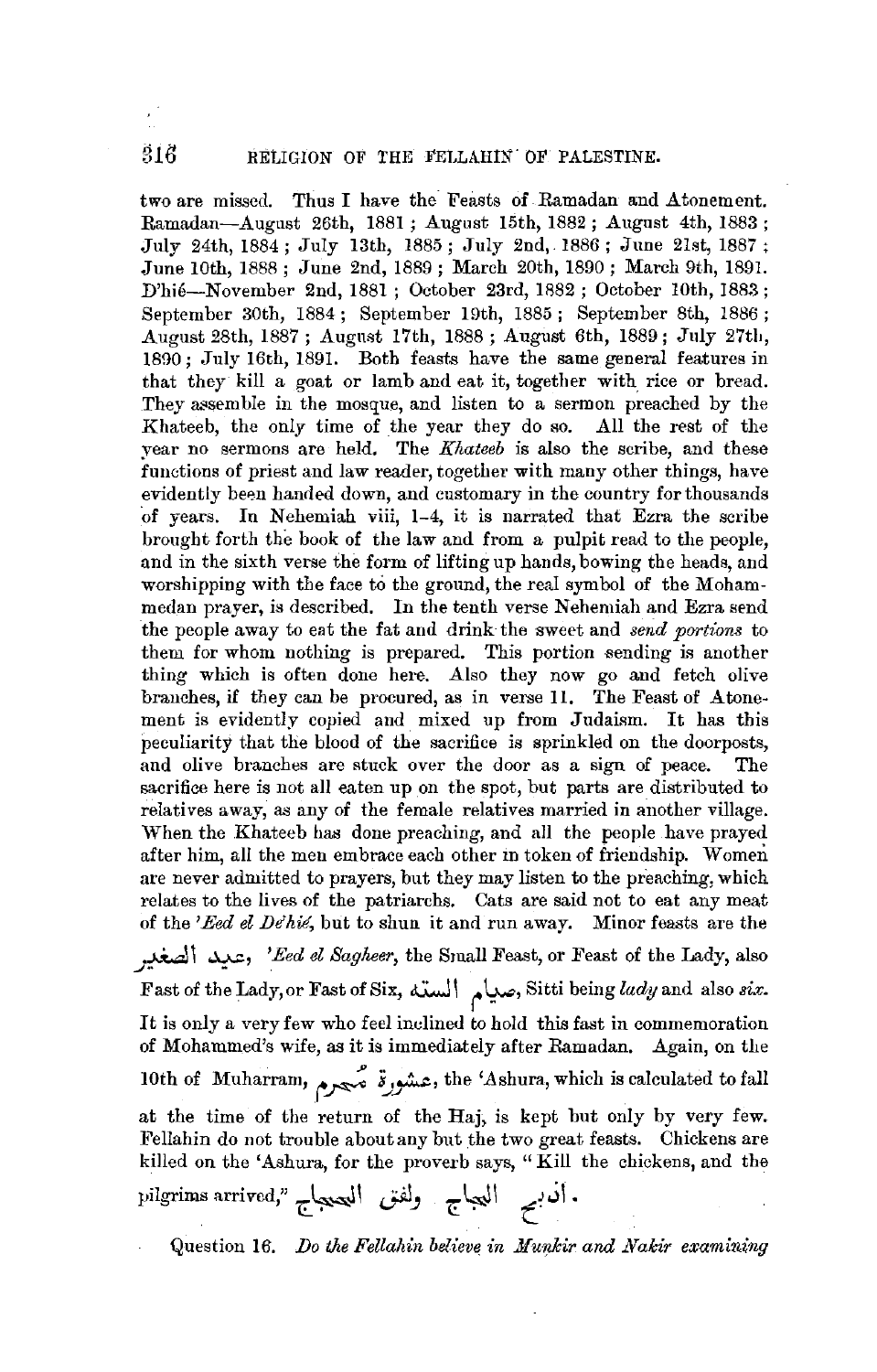*the soul in the grave ? How soon after deatli does this occur? What happens to the souls of the dead after they are examined?* 

Answer. They believe in Nakir and Nukeer **(~J JIJ).** 

As soon as all people have left the burial-place, the dead man or woman awakes and sits up and says, "God ! have I died?" The two, Nakir and Nukeer, are standing on both sides, armed with clubs **(i..,w\_y.J**  Dahoos). The angel Român now begins the examination. Nothing can be denied, for should the man not reply any limb would answer. For every crime he now receives stripes by the two, for Mohammed said: "My nation must suffer in the grave." For the good the grave becomes wide, and the angel Român shows his most shining face, whilst to the wicked an ugly, hideous face is shown, and the grave becomes so narrow as to crack the bones together, and cause them to cross each other in every direction, as good deeds during lifetime are even considered objects stolen by another man from the now dead man's property. After the examination the man lies down and dies again, and the souls of M\_ohammedans go to the Well of Souls at Jerusalem, whilst Christians go to the Devil, and there expect the last judgment.

Question 17. Is there any particular day on which Moslems visit the *tombs 1* 

Answer. Thursday is the universal day for visiting tombs. Townspeople are the most assiduous to do it, Fellahin come next, and Bedaw'tn last. As a rule, the tombs are visited the day after the burial of the dead, and for seven following days, and on the next Thursday. Food is distributed at the tomb to anybody passing, and by many this fooddistributing **(L..>-..,)** *rahmy* (mercy) is carried on till the great Thursday of the dead **(c.,\\_yc~\ v-::'--+>)** when everybody visits tombs and distributes food for the repose of the soul. Any food is good for those who cannot afford many and good things, but most commonly oil-pancakes ( <½"-!1j) *Zalabie'.* are distributed. This Thursday is always in spring, and is a movable feast-day, or *duty-day* ; they do not call it feast. It is as closely as I could observe either on Maundy Thursday or next to it (Greek calendar). I could not make out why they in this follow the Greek calendar, but most probably the spring of the year is the occasion, which would not happen if they would follow the lunar months and have a fixed date. Good deeds done at the graves are especially good for the souls in purgatory. A woman in Shuweikeh had vowed if her son should recover from his sickness she would leave the world seven days. Her son really recovered, and she had to ask a learned man **(rl\;** *'.Hem)* what sense to give to her vow. He told her that she must be buried seven days, so she was buried, but had food enough to support her. As soon as the ceremony of -burying was over, and the people departed, a round opening was seen, by which celestial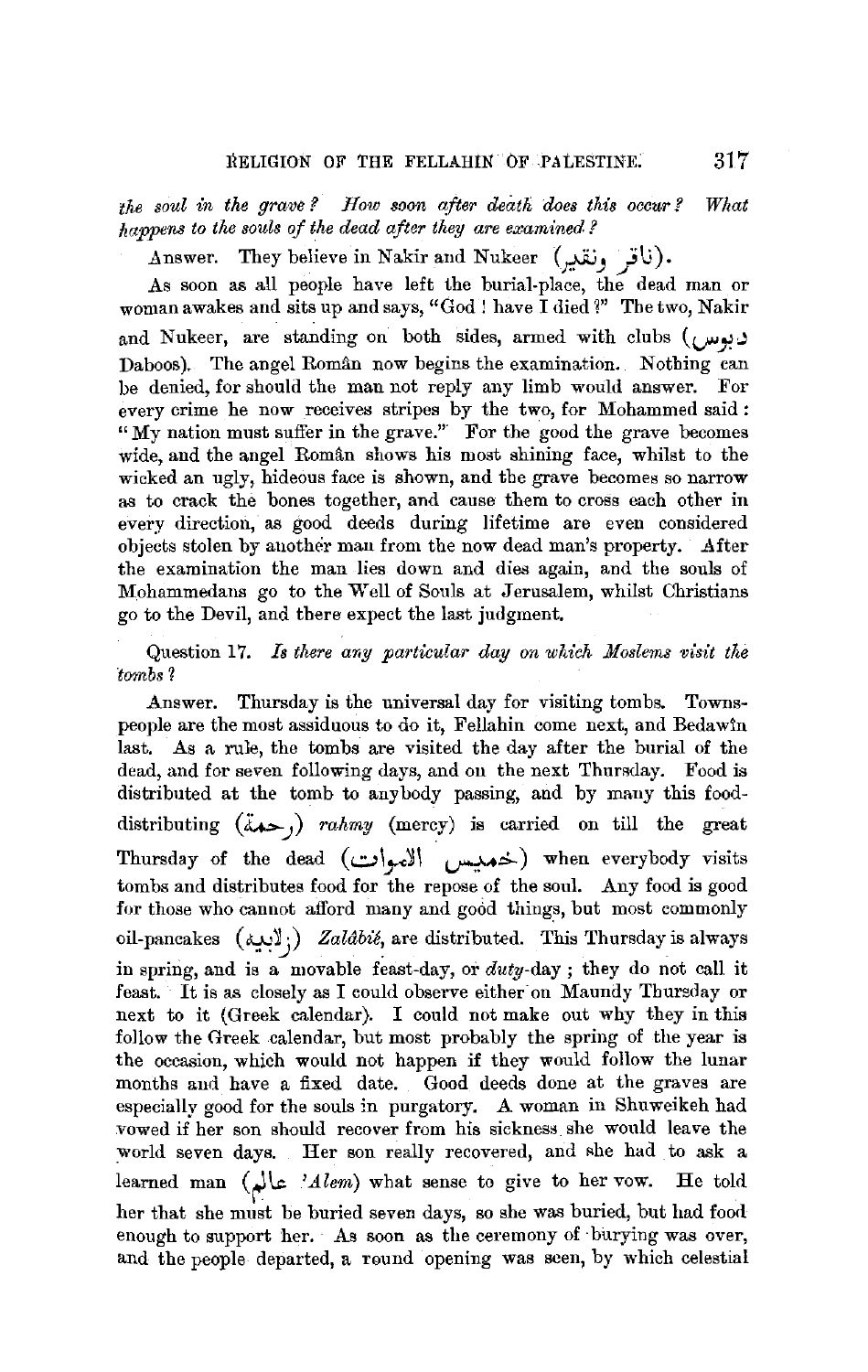air came in. She went in and saw men and women ill-treated as described in Dante's "Inferno." Some were hanged by their eye-Some were hanged by their eyelashes, some by their ears, others by their hair, receiving floggings. Passing these, she saw a woman of Shuweikeh hanged by her hair-plaits  $($ ,  $\cup$   $\infty$ ). At once the tormented woman smelled her earthly scent, and asked if she would go back ; on her answering in the affirmative, she begged her to tell her husband, who was still living, that she had stolen money from him and hid it in such and such a place, and that he should look for the money, and forgive her, as without his forgiveness she would be tortured continually. Accordingly, when the seven days were over, the vow-woman left the grave and came back to her village. But nobody would acknowledge her, as her face was blackened by the air of purgatory. When they at length were induced to believe it was she, she told how things went on beyond the tomb, and since then it is generally known what it is to be dead and buried.

### Question 18. *How is the Imam chosen? Is he generally a Hajji?*

Answer. He may be Hajji and may not. The Fellahin call him *Khateeb*, ختيب, generally he is the only person in the village who can read or write. If there is none, the next village furnishes one. He usually performs *all* religious duties, and reads government orders, for which services he is paid a measure of wheat, barley, or other crops of the village, each in its turn, at the harvest. He is not venerated as much as the Christian priests generally are, though he has the same functions. He washes the dead, writes marriage contracts, &c. But he has no ordination, the simple fact of his knowing makes him priest. In small villages he calls out the evening hours for breaking the fast during Ramadan, whilst in large villages all the year round hours are called out. In some villages, owing to their bloody feuds, the Khateeb belongs to one party, and the other party bring the Khateeb of a neighbouring village.

Question 19. *Are there any dervishes in the village? Do they charm*  snakes, tread on coals, eat scorpions, wound themselves with swords? Are they much respected? To what order do they belong? Tell all you know *about them. What happens when the candidate, ~,\_r• is admitted into the order ? Describe the Fakirs or wandering dervishes. Is it true that* they have particular privileges respecting women? Are they considered *holy?* 

Answer. Every village has its dervishes, though not all have any particular sign of being such. A man may be a dervish without acting. A real dervish is expected to renounce pomp and vanity and the possession of all earthly goods, and it is only when he has entirely done so that he is entitled to beg and receive gifts. Very few charm snakes. All should tread on coals, wound themselves, &c. The degree of respect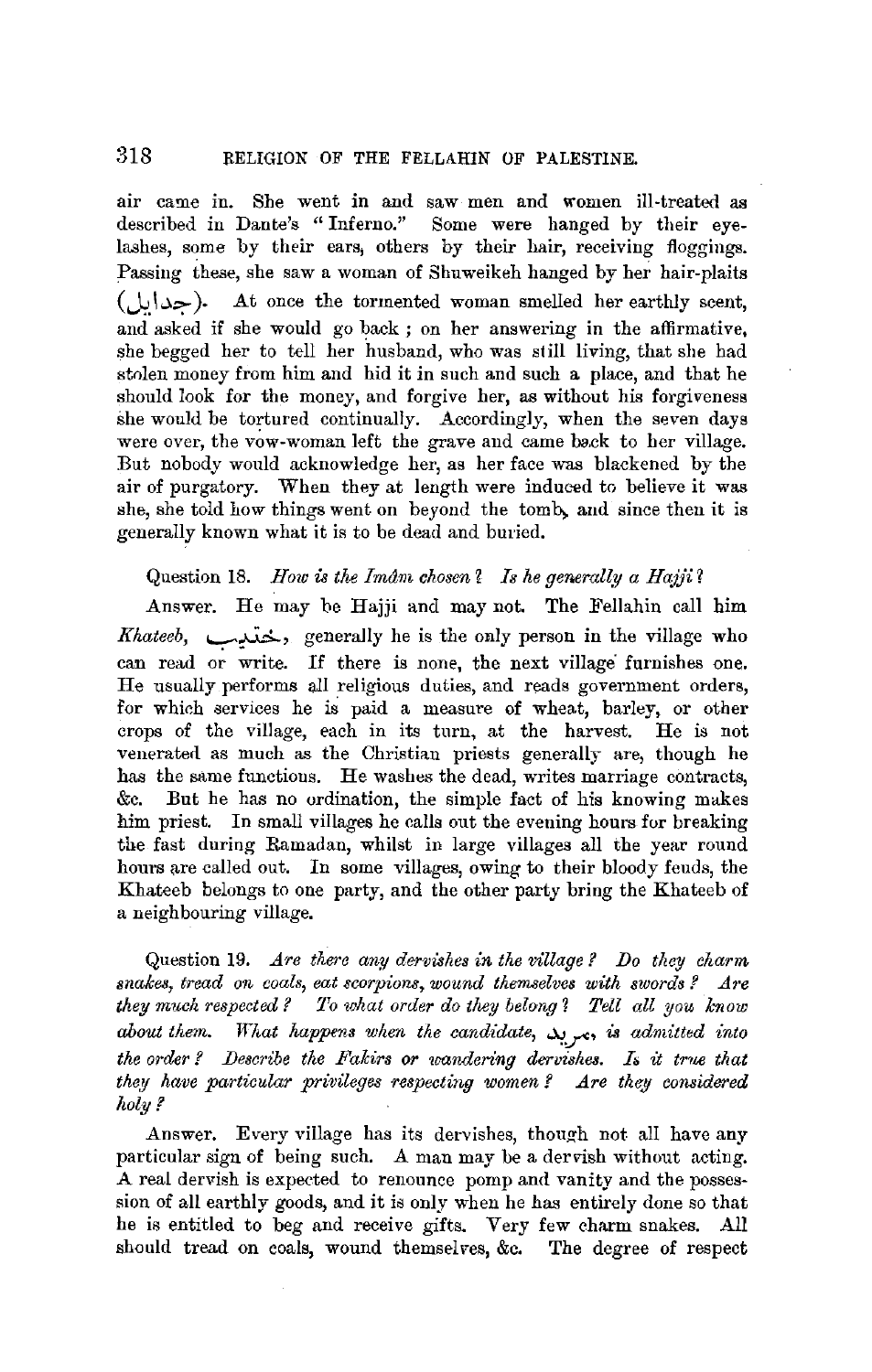depends on the degree to which they have advanced. There being so much to say about this, the orders and so on, a particular chapter will be devoted to the subject subsequently.

## Question 20. *Do the Fellahin refuse to let Kaifirs or strangers eat and drink out of their vessels* ?

Answer. They never did do so with us, and do not even own that they would if they did not respect us. Still, I believe they would do so in quite independent cases, but their greediness and eternal hope of gaining something from one's favour makes them tolerate your dipping into the same dish with them, yet to avoid being soiled or considered unclean they may draw a fictitious line between your food and theirs, asking God to consider the impossibility of doing otherwise. The Shafi' are the strictest sect, yet we never felt it, and though the Koran forbids them to let Christians eat of their meat, at the *'Eed el Dahie* they always brought it into our house, in Artas, and we ate with them, *sans gene*. Many a time I tried to have them say something against us, but was often told that we were no *.\_s.J\..aj'* Nazarenes or (native) Christians, but *tf\},* Franji, being cleaner than the indigenous Christians, for we wash or bathe daily, a kind of ablution ; we give alms, in the way of hospitals, orphanages, &c. ; and as to praying, they do not know, but God may have mercy some way or other. But fanatics do not admit so much.

## Question 21. *Are the five hours of prayer observed by the Fellahin?*

Answer. It depends a good deal on the Pasha or Sheikh of the district. Thus, during the Governorship of Raouf Pasha, 1875-1889, a good deal more of religious sentiment was observed than before his time, and after that a little less. But, as near as I could observe, in the Jernsalem district, Fellahin are less prayers and fasters than in all others. Nâblus, Hebron, Gaza, and Jaffa, important centres, as a rule, observe the five hours more strictly, the *Muadin* <sub>cop</sub> of reminding them. About the years  $1870-74$ , in Artâs, very few really did pray; but heavier taxes, closer watching from the Government as to thefts, &c., made them change a little, though now only about a quarter of them pray. The coming generation seem to live under the influence of the 15 years of Raouf Pasha, which may, however, be lost by and by. The Khateeb of the large Philistia villages generally has a watch, and regulates his hours for calling out by it, but should he fail to have one he regulates them by signs  $:-$ 

The Morning Prayer

.<br>ملات الصبح By the first streaks of daylight.

The Midday Prayer

مقبله By facing the Kiblé, صلات الادهر. the sun strikes the right eye.